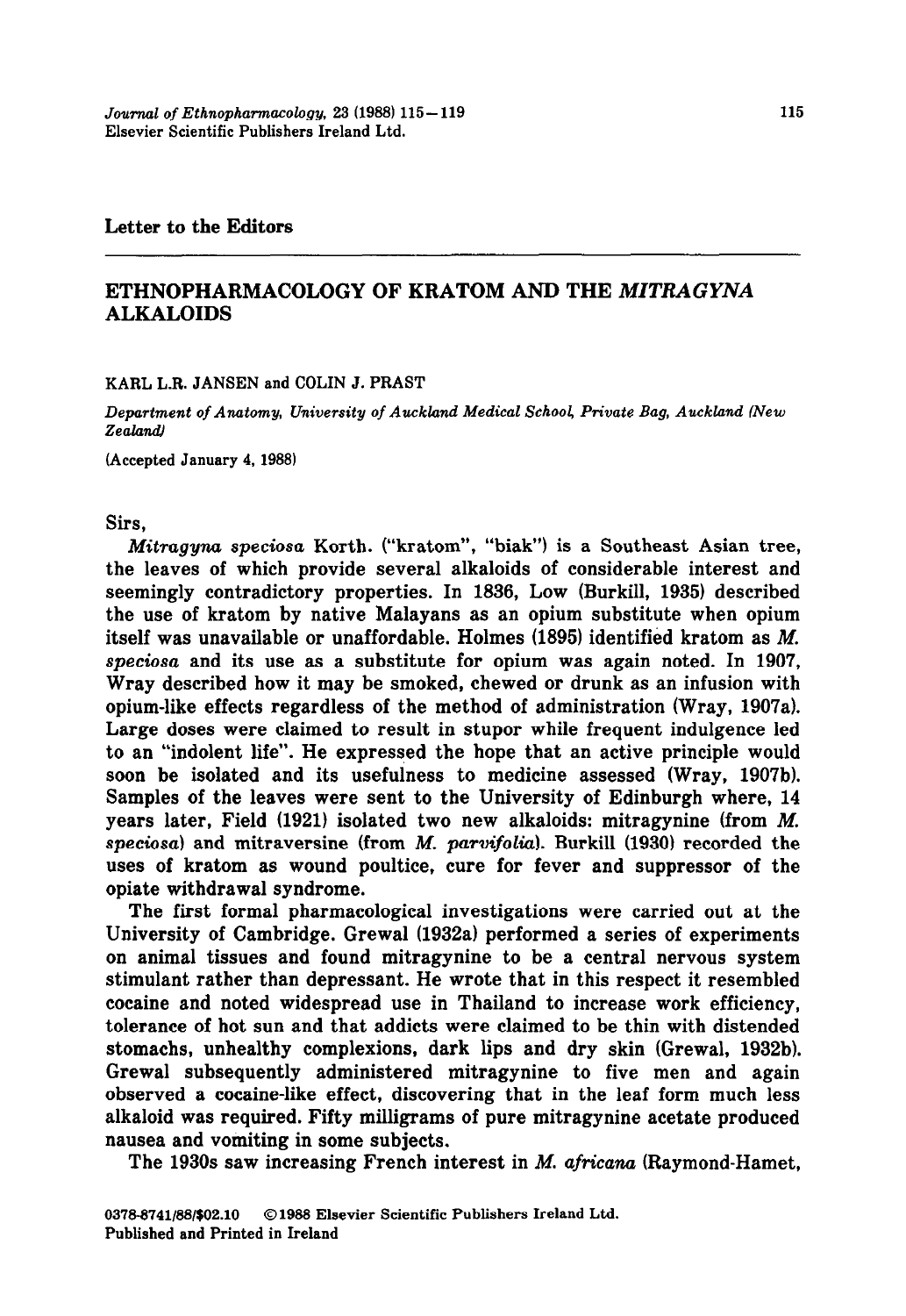

**Fig. 1. Mitragynine.** 

1934). Further alkaloids were isolated, including mitranermine which could lower the core temperature of guinea pigs by up to  $1.6\,^{\circ}\text{C}$  (Perrot et al., 1936). It was hoped that the new alkaloids would replace quinine. Thuan (1957) was first to report a case of addiction in the medical literature. He presented a chronic user who had a marked withdrawal syndrome on attempted cessation, never increased his use, remained in good health, did not lose weight, and was mentally and physically "quite normal" (Thuan, 1957). Thuan quotes Marcan (1929,1934) as stating that the kratom habit does not have a bad reputation like opium smoking, nor does it cause any change in the physical condition of the addict or his character. The effects were again said to be "like cocaine" and the problem a common one in Malaya.

In the 196Os, modern analytic methods were applied to the *Mitragyna*  genus alkaloids (Shellard, 1974). It soon became apparent that these were indoles and oxindoles having a closed or open E ring with substitution occuring at the C9 position (Beckett et al., 1966). Twenty-two alkaloids were isolated from *M. speciosa* alone, the exact content varying with time and location. Mitragynine (Fig. 1) is the dominant alkaloid, and exclusive to M. speciosa (Shellard, 1974). The methoxyl group is at position 4 of the indole, rendering mitragynine analogous to the 4-substituted indole psychedelics, e.g. psilocybin and lysergic acid amide (Beckett et al., 1965; Shulgin, 1972; Emboden, 1979).

The resurgence of interest in the 1960s had been spurred by a search for non-opiate analgesics. Macko et al.  $(1972)$  found mitragynine to be comparable with codeine as an analgesic and cough suppressant in the dog and that. unlike codeine at equivalent doses, it did not cause emesis or dyspnoea. There was no opiate-like addiction syndrome, or antagonism by nalorphine, negligible anti-cholinergic action and minimal effect on gastric motility at analgesic levels. Futhermore, it had little effect on the blood pressure of dogs, was only hypotensive in cats at high doses and was much less of a respiratory depressant than codeine. Chemically unrelated to any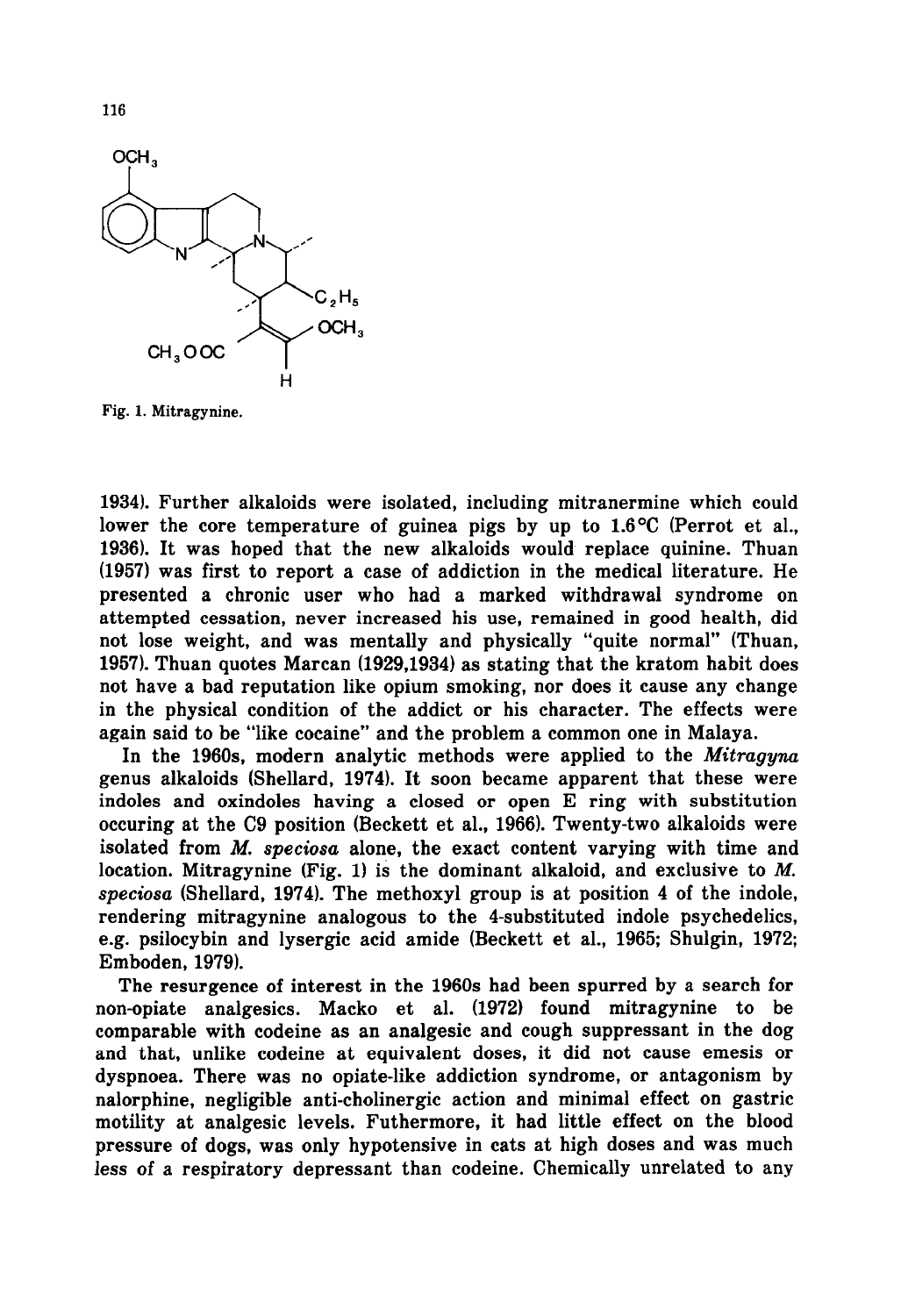known analgesic, it also appeared to be significantly less toxic. In the mouse, no evidence of toxicity (tremors and convulsions) was observed after doses as high as 920 mg/kg. Large doses in cats had stimulating effects qualitatively different from opiates: in particular, there was increased exploratory behaviour without the opiate "fear and rage" complex. Mitragynine was found to be much less active subcutaneously than orally, suggesting that the active analgesic moiety may be a metabolite (Macko et al., 1972).

Zarembo et al. (1974) produced two active metabolites using a *Helminthosporum* sp. Mitragynine pseudoindoxyl (C23, H30, N2, 05, SKF 12711-A) displayed analgesic activity in the D'Amour-Smith test almost tenfold stronger than mitragynine when administered by both oral and intraperitoneal routes to animals. The second metabolite  $(C23, H30, N2, 06)$ was  $20-30%$  more effective than mitragynine.

In 1975, a study of 30 Thai kratom users appeared (Suwanlert, 1975). These were mostly older, married men who had been using the drug for more than 5 years. Ninety percent chewed the fresh leaf or took it as a powder, adding salt to prevent constipation. The leaves were chewed three to ten times a day with stimulant effects beginning  $5-10$  min later. Almost all of the subjects said that they had become addicted because they sought to increase their work out-put. The drug was also said to "calm the mind". Side effects were listed as dry mouth, frequent micturition, constipation, small black faeces, anorexia and weight loss. The withdrawal syndrome included aggression, tearfulness, rhinoorrhea, musculo-skeletal aches and "jerky movements". The kratom habit was noted to be culture bound to the Thai and largely a ritualistic, rural phenomenon, with village society accepting male addicts who worked to support their families but not female addicts.

The so-called "Thai Narcotic Book" (Norakanphadung, 1966) stated that kratom was weaker than morphine with shorter effects, less harmful than cocaine, could cause darker skin (even if the user remained indoors) and green faeces, and had a milder withdrawal syndrome than was seen with opiates. It was said to stimulate like coca and have depressive effects like opium and cannabis, as if chewing coca leaves and smoking opium simultaneously (Norakanphadung, 1966). The book describes medical use of kratom in Thailand to replace morphine in treating addicts.

In conclusion, it appears that we are left with a drug which is claimed to be both a narcotic and a stimulant  $-$  two effects generally regarded as opposite. Even more intriguing is the connection of these effects with a chemical structure resembling a psychedelic hallucinogen rather than an opiate. It does not appear to be reversed by nalorphine and yet it is said to suppress the opiate withdrawal syndrome and to be an effective analgesic. One is left wondering at which receptor sites mitragynine might act. Resolving some of these contradictions may provide useful insights in areas of psychopharmacology. There are contradictory claims concerning its ability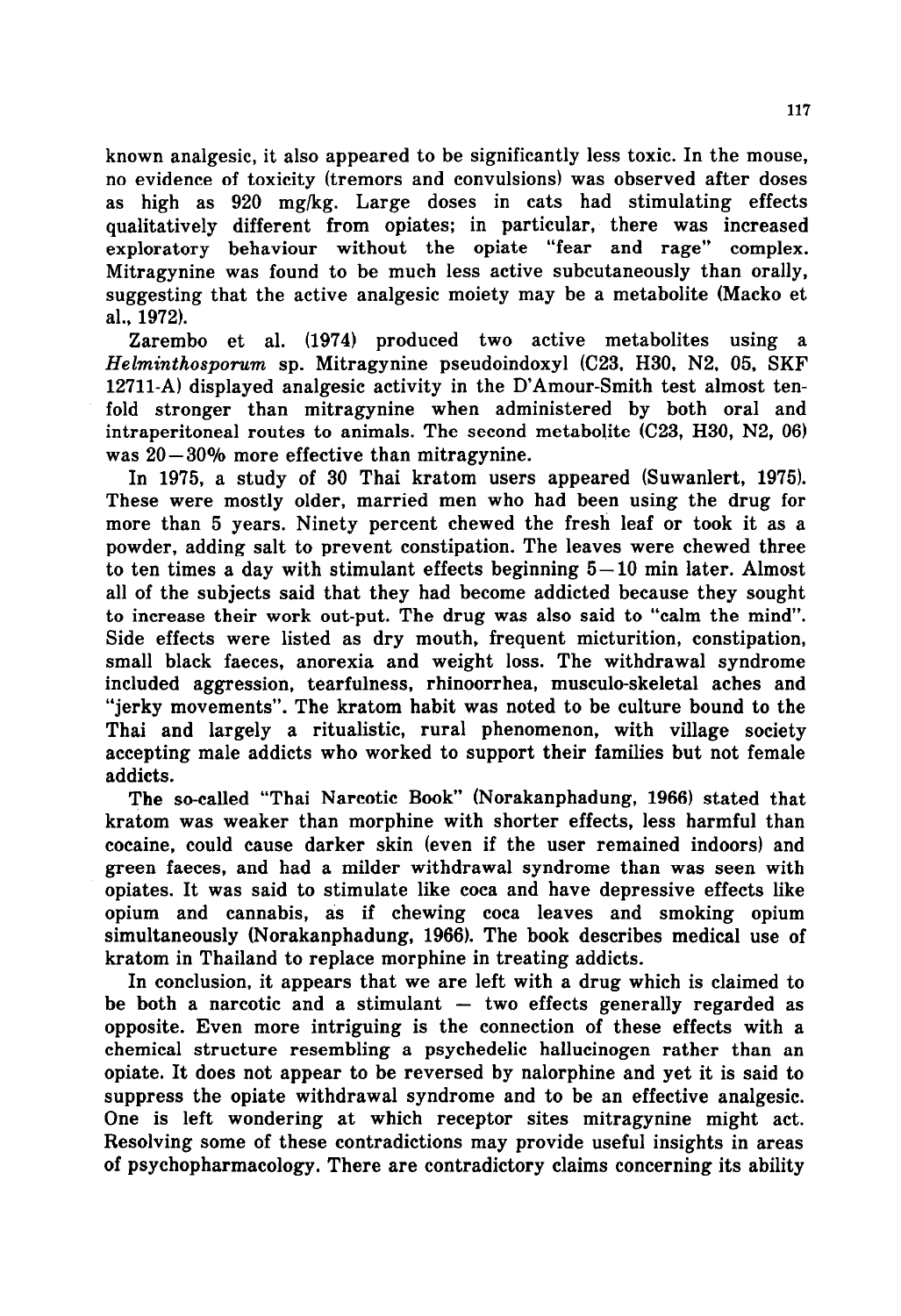to cause physical dependence, side effects, and whether long-term use is injurious to the health. Certainly the weight of evidence is insufficient to account for the paucity of further work over the past decade. Published experimental results were positive for use as analgesic, anti-tussive, and hypothermic agent in animals. It appears that pre-clinical trials in humans, carried out by Smith, Kline and French Laboratories, revealed unacceptable side-effects (Raffauf, R. (1986) pers. commun.). Nevertheless, the drug would seem to be well tolerated by a large number of Thai on a chronic basis. Future investigations may do well to concentrate upon the kratom leaves rather than pure mitragynine, as the former appears to be much better tolerated. As Chaudhury (1986) has pointed out, pharmaceutical companies entered the medicinal plant area in the 1970s and soon withdrew, sometimes failing to realise that the testing of plants already in use requires a design individually tailored for that particular plant (Chaudhury, 1986). Where such a realisation was made, F.D.A. criteria ensured that there would be little change in procedure. For example, as kratom is widely used in Thailand, detailed observations can be made of habitual users without the ethical problems of deliberate administration.

While the market now has many non-opiate analgesics, kratom may have a special role as a replacement for methadone in addiction treatment programs. If given for a brief period, it may improve functioning as observed by Thai farmers while creating a state of consciousness more favorable to psycholytic therapy. Even if kratom cannot be added to the therapeutic pharmacopeia, due to side-effects or for other reasons, the substance remains of great intrinsic scientific interest. There is a definite place for further research on kratom, at each level from folklore village use to receptor binding assays.

## **References**

- Beckett, A.H., Shellard, E.J. and Tackie, A.N. (1965) The *Mitragyna* species of Asia. Part IV: **The alkaloids of the leaves of M. speciosa Korth. Isolation of mitragynine and speciofoline. Plonta Mediccr 13,241- 245.**
- **Beckett, A.J., Shellard, E.J., Phillipson. J.D. and Calvin, M.L. (1966) The Mitragyna species of Asia. Part VI: Oxindole alkaloids from the leaves of** *M. speciosa* **Korth.** *Plunta Medica 14, 266 - 276.*
- Burkill, I.H. and Haniff, M. (1930) Malay Village Medicine. The Gardens' Bulletin Straits *Settlements 6,165- 207.*
- Burkill, I.H. (1935)  $\hat{A}$  Dictionary of the Economic Products of the Malay Peninsula. Vol II  $(1-2)$ **1966 reprint. Ministry of Agriculture and Cooperatives, Kuala Lumpur, Malaysia. p. 1508.**
- **Chaudhury, R. (19861 Folklore herbal contraceptives and remedies. Trends in** *Pharmacological Sciences 7. 120-* **123.**
- Emboden, W. (1979) *Narcotic Plants*, Revised and Enlarged Edition, Studio Vista, London, p. **49-60.**
- Field, E.J. (1921) Mitragynine and mitraversine, two new alkaloids from species of *Mitragyne*. *Tnmsactions of the Chemical Sockty* **119.887-891.**
- **Grewal. K.S. (1932a) Observations on the pharmacology of mitragynine.** *The Journul of Pharmacology and Experimental Therapeutics 46,251-271.*